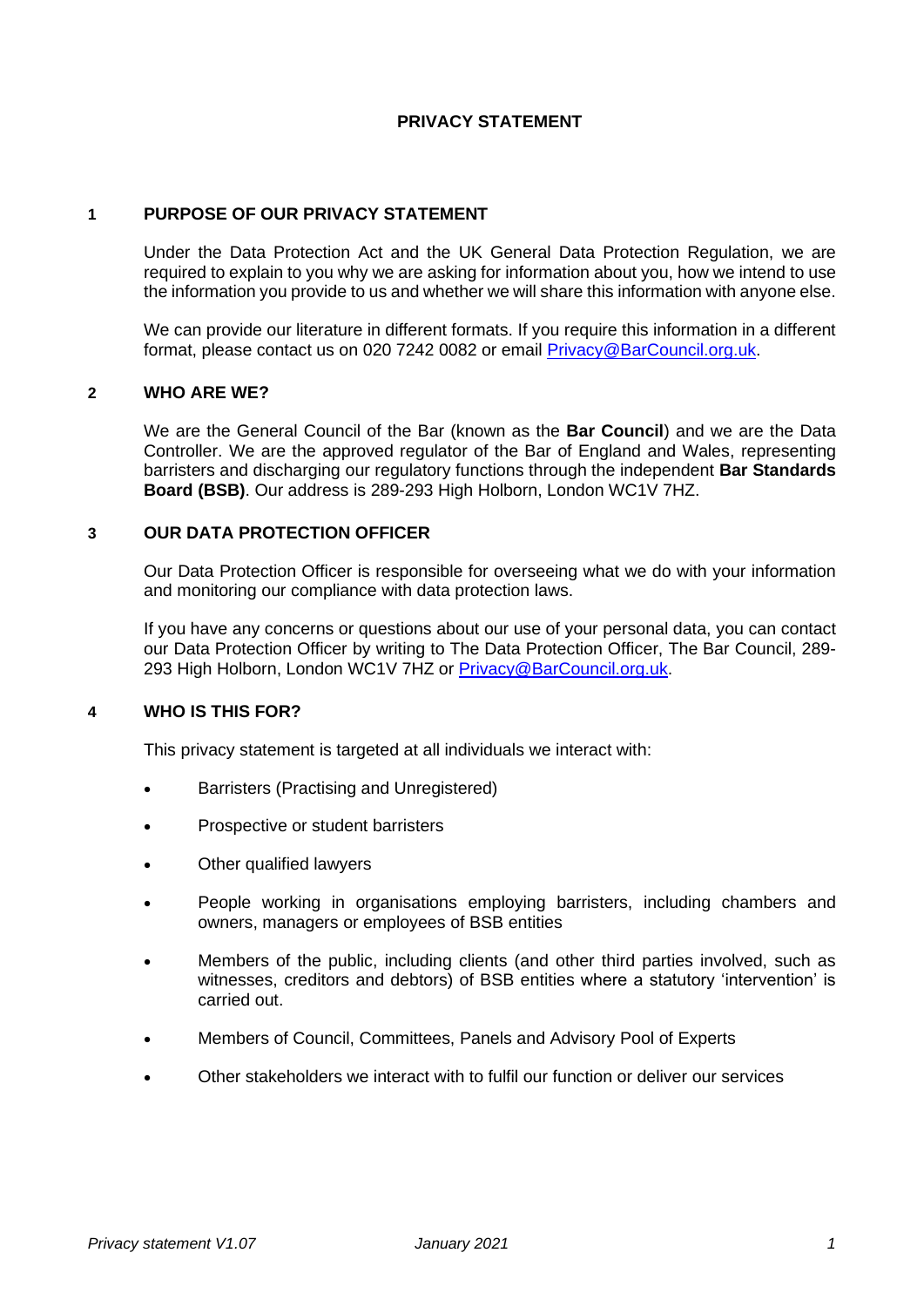# **5 WHY ARE WE COLLECTING YOUR INFORMATION?**

We are collecting your information to comply with our obligations as the statutory approved regulator for the Bar of England and Wales and to carry out our representative and regulatory functions.

The Bar Council promotes:

- the Bar's high-quality specialist advocacy and advisory services;
- fair access to justice for all;
- the highest standards of ethics, equality and diversity across the profession; and
- the development of business opportunities for barristers at home and abroad.

The Bar Standards Board objectives as laid out in the Legal Services Act are:

- protecting and promoting the public interest;
- supporting the constitutional principle of the rule of law;
- improving access to justice:
- protecting and promoting the interests of consumers;
- promoting competition in the provision of services;
- encouraging an independent, strong, diverse and effective legal profession;
- increasing public understanding of citizens' legal rights and duties; and
- promoting and maintaining adherence to the professional principles.

## **6 WHAT INFORMATION ARE WE COLLECTING?**

All the information we collect about you will be stored and used by us in accordance with this privacy statement and in accordance with your rights as described in Section 13 of this statement under the Data Protection Act and the UK General Data Protection Regulation.

## *Personal data*

The information which we process about you is collected:

- when you complete an online form, or update your details on the Bar Council, the Bar Standards Board or the My Bar websites;
- when you complete an online form or update your details on websites provided in conjunction with the Bar Council such as the Direct Access Portal and the Pupillage Gateway;
- when you submit an application or form to us online or manually:
- when you complete a survey or otherwise provide us with information for research purposes;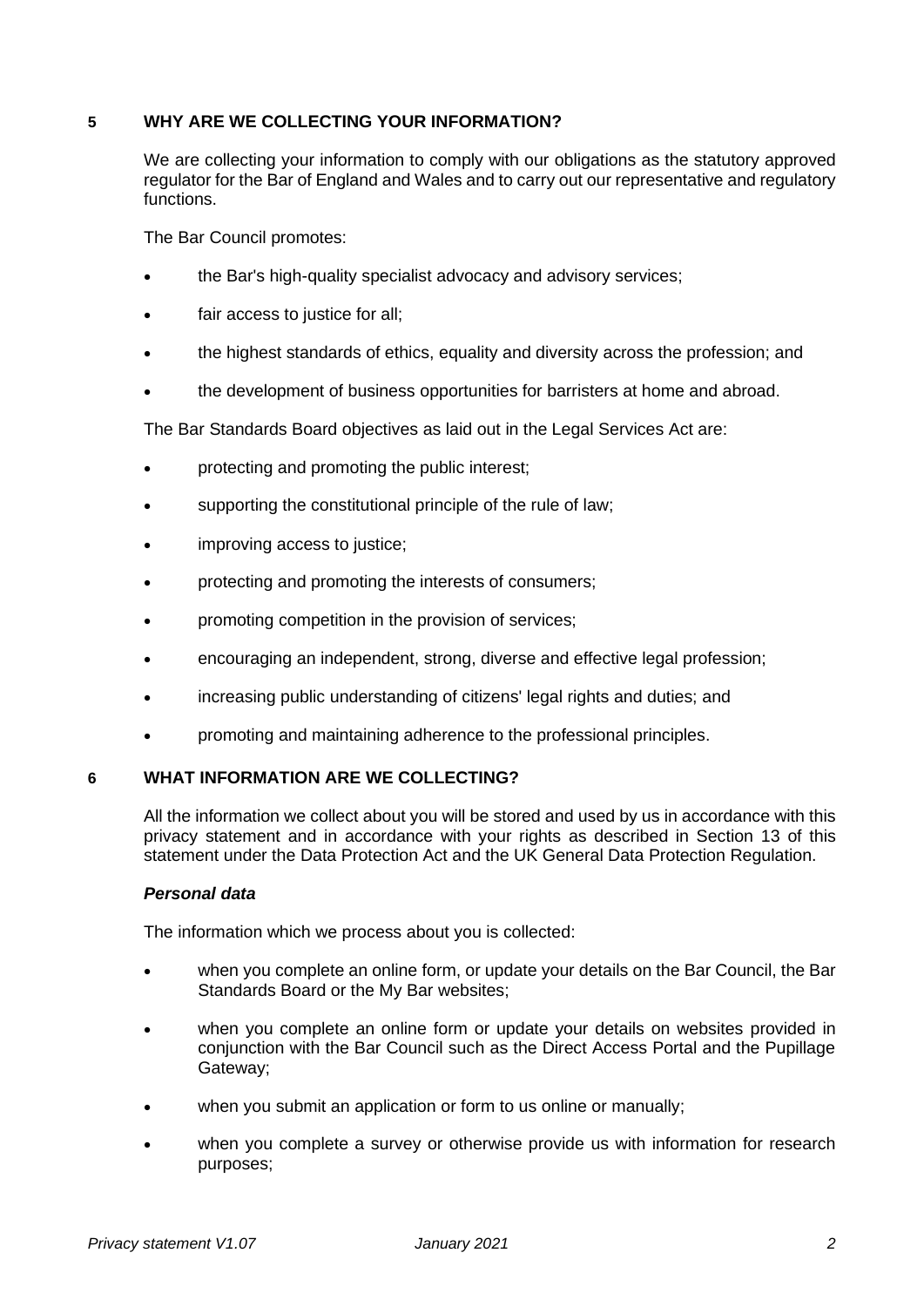- when you contact the Bar Council or the Bar Standards Board by email, post, telephone or fax;
- when you contact by telephone, we may record telephone conversations to provide reasonable adjustments you have requested;
- from persons duly authorised by you, such as your employer, or a clerk or administrator at your chambers, to provide information on your behalf; when we receive information and reports about conduct, or are investigating such information or reports, provided to us by yourself or third parties;
- when we carry out a statutory 'intervention' into Alternative Business Structures or Authorised Persons, which involves taking control of the practice of an Authorised Person in the interests of clients and the public.
- when you provide services to us or undertake activities which form part of your obligations under the terms of your appointment or our contractual terms;
- when we administer our appointment, recruitment and appraisal processes for Council, Committee, Panel and Advisory Pool of Experts members;
- if you visit our office, your image may be captured on our closed-circuit television (CCTV) operating at the entrance to each of our floors, primarily for security and safety purposes. Images are viewed on a live feed and stored securely for 30 days, when they are overwritten. (See our CCTV Policy for more information [link]).
- through cookies on our website (for further information see our Cookies Notice [link])
- IP addresses collected through our websites, these are only stored for 90 days for security reasons and subsequently destroyed.

The information which we collect about you from other sources:

- From the Council of the Inns of Court and the Inns of Court (Students and Call to the Bar datasets)
- from Pearson VUE (Bar Course Aptitude Tests datasets)
- from Pearson VUE and Authorised Education and Training Organisations (Bar Training and Bar Transfer Test datasets)
- Legal Ombudsman (Complaints information)
- Bar Mutual Indemnity Fund (Insurance information)
- Judicial Appointments Commission
- Queen's Counsel Appointments (QC appointment information)
- when obtaining the references from referees you have supplied, for the purpose of confirming your suitability for appointment to committees, panels or expert groupsMLR

The information which we collect about you through the above processes will typically be your name and contact information such as postal address, email address and telephone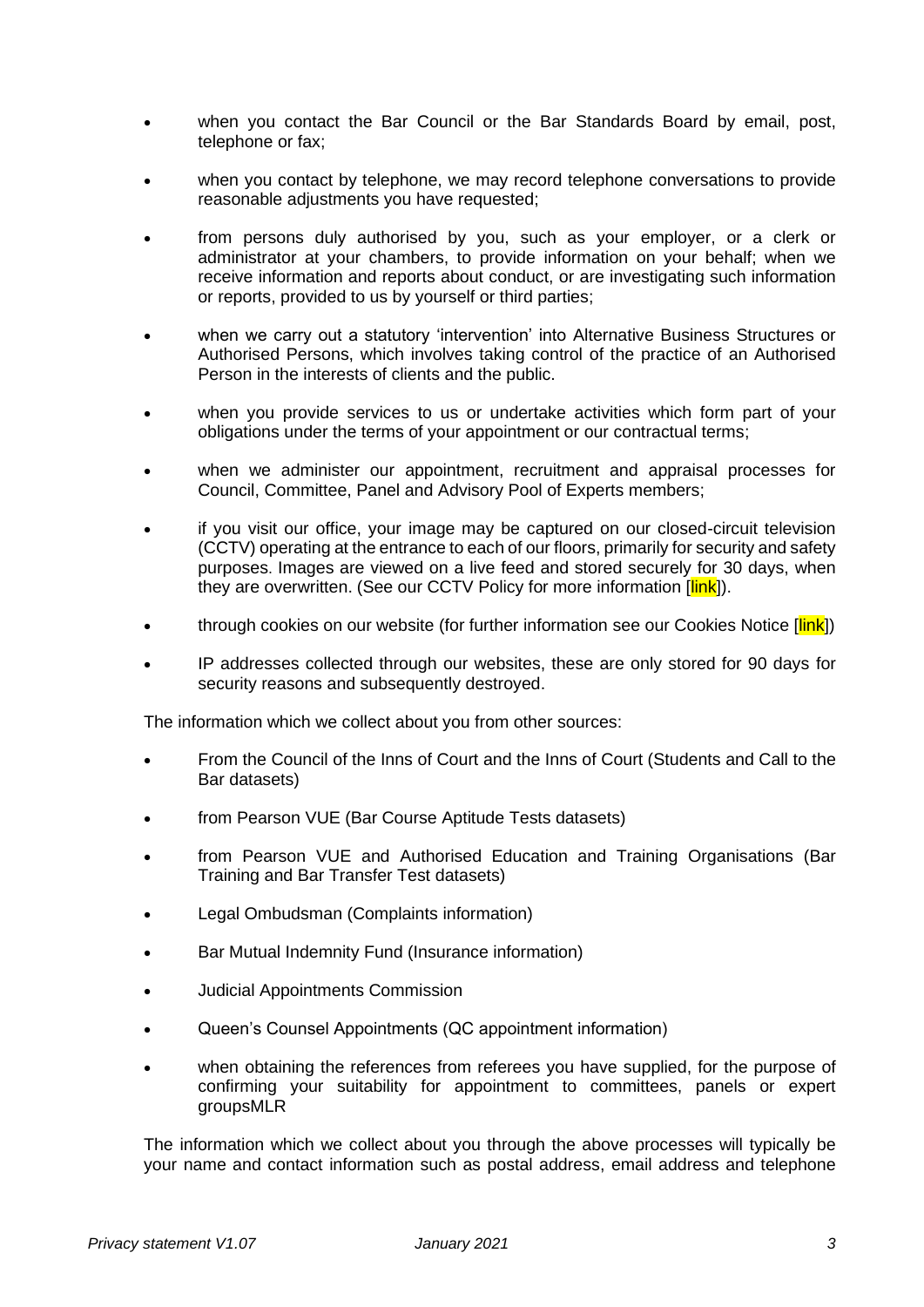numbers, your contact history, subscriptions, any application information or report from you and in relation to cookies, your internet log information and visitor behaviour information.

If you take part in online exams run by Pearson VUE using their remote proctoring test services, they may collect facial images of you and ID, such as a driving licence or passport, to authenticate your identity, on our behalf. They may also make video and audio recordings for the purposes of identity verification and to ensure the integrity of the testing process.

If you are a barrister or prospective barrister, we will collect information about your education history and results, Call to the Bar information, practising details, roles and employment positions, qualifications, professional details, rights, entitlements, registrations, subscriptions, applications, authorisations, demographics, complaints and conduct history. Pearson VUE may also pass us your equality and diversity data, if you have provided it to them when taking the Bar Course Aptitude Test (BCAT). Where we carry out a statutory 'intervention' we will also collect client files, employee files and general office files.

## *Special categories of personal data*

Some of the information which we collect to fulfil our public sector equality duties as well as deliver regulatory objectives will be special categories of personal data (also called sensitive personal data) to which greater protection is provided by the data protection laws. The information which falls within this category includes information about:

- disability and health
- sexual orientation and/or gender identity
- a person's racial or ethnic origin
- religious or philosophical beliefs
- membership of a trade union
- political opinions
- genetic data and biometric data (we may collect biometric data to authenticate the identity of those taking online examinations)

## *Information about criminal convictions and offences*

Information about criminal convictions and offences does not fall under the definition of special categories of personal data but it is still afforded greater levels of protection.

# **7 WHAT IS THE LAWFUL BASIS FOR USING YOUR INFORMATION?**

## *Personal data*

In accordance with the data protection laws, we need a "lawful basis" for collecting and using information about you. There are a variety of different lawful bases for processing personal data which are set out in the data protection laws.

The lawful bases on which we rely in order to use the information which we collect about you for the purposes set out in this notice will be: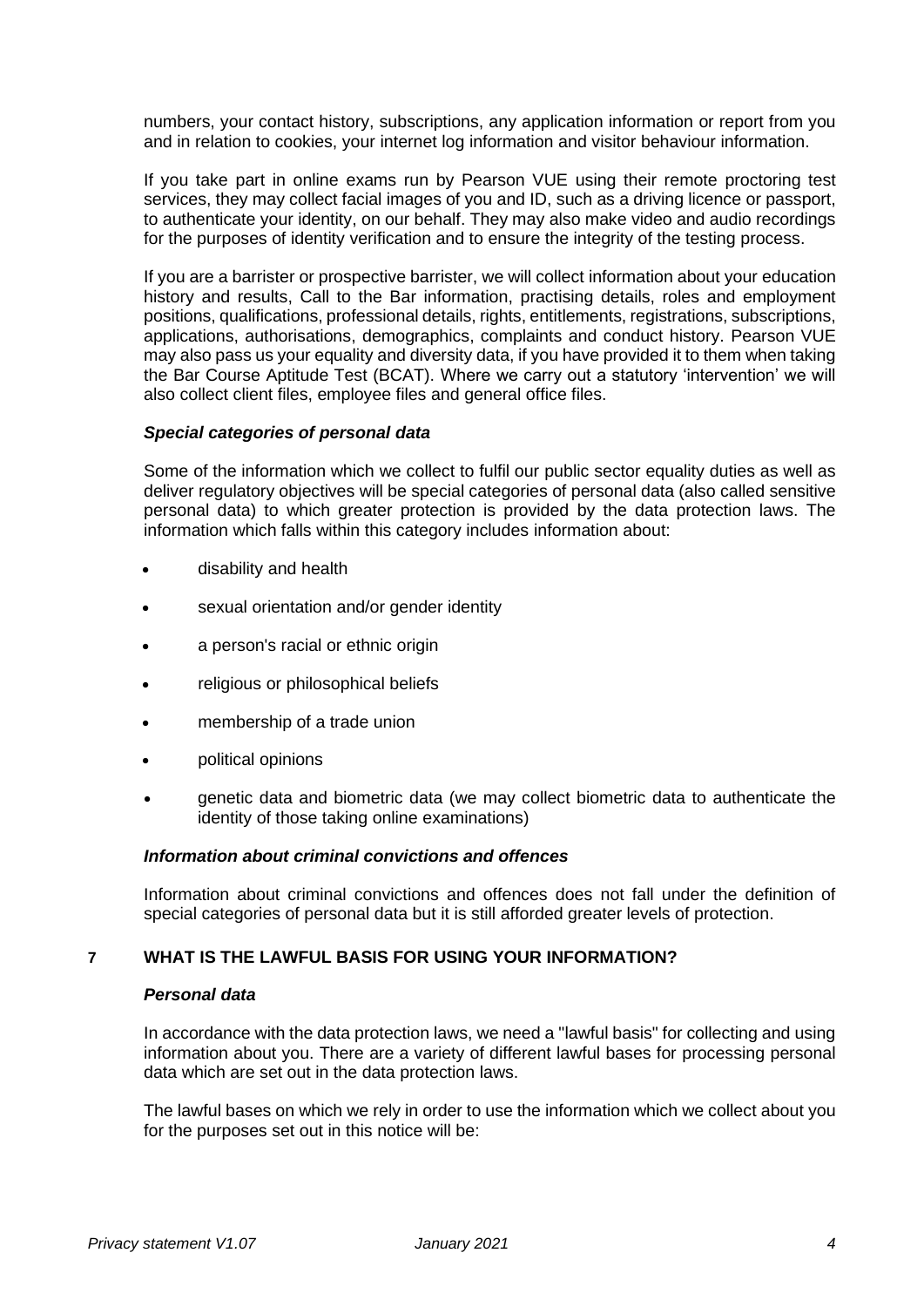- using your information is necessary for the performance of a task carried out in the public interest (to fulfil our statutory regulatory and representative obligations) which we refer to as the "public task" basis; or
- you have provided consent to our use of your information; or
- using your information is necessary to fulfil a contract you have with us, or because you have asked us to take specific steps; or
- using your information is necessary for the pursuing of legitimate interests of the General Council of the Bar and/or the Bar, including the images we record on CCTV.

## *Special categories of personal data*

The lawful basis on which we rely in order to use your sensitive personal data/special categories of personal data which we collect about you will be:

- that it is necessary for the performance of a task carried out in the public interest (to fulfil our statutory regulatory and representative obligations); and
- for reasons of substantial public interest, for the reasons above, and in order to monitor and review the existence or absence of equality of opportunity or treatment.

## *Information about criminal convictions and offences*

The lawful basis on which we rely in order to use information that may relate to any criminal convictions and offences will be:

- that it is necessary for the performance of a task carried out in the public interest (to fulfil our statutory regulatory obligations); and
- for reasons of substantial public interest, specifically, that it is necessary for the exercise of our regulatory functions.

# **8 WHAT ARE WE GOING TO DO WITH YOUR INFORMATION?**

## *Personal data*

The information which you provide to us will be used to deliver the following regulatory and representative functions using the lawful basis of "public task" under our approved regulator status in the Legal Services Act 2007:

# **Regulatory functions delivered by the Bar Standards Board**

- governance, regulatory strategy and policy development, including research;
- authorisation to practise and changes in practising details;
- applications for rights and entitlements or for waiving certain regulatory requirements;
- to enable persons with delegated responsibility for your chambers/employer to complete authorisation to practise forms and procedures on your behalf;
- registration and completion of pupillage;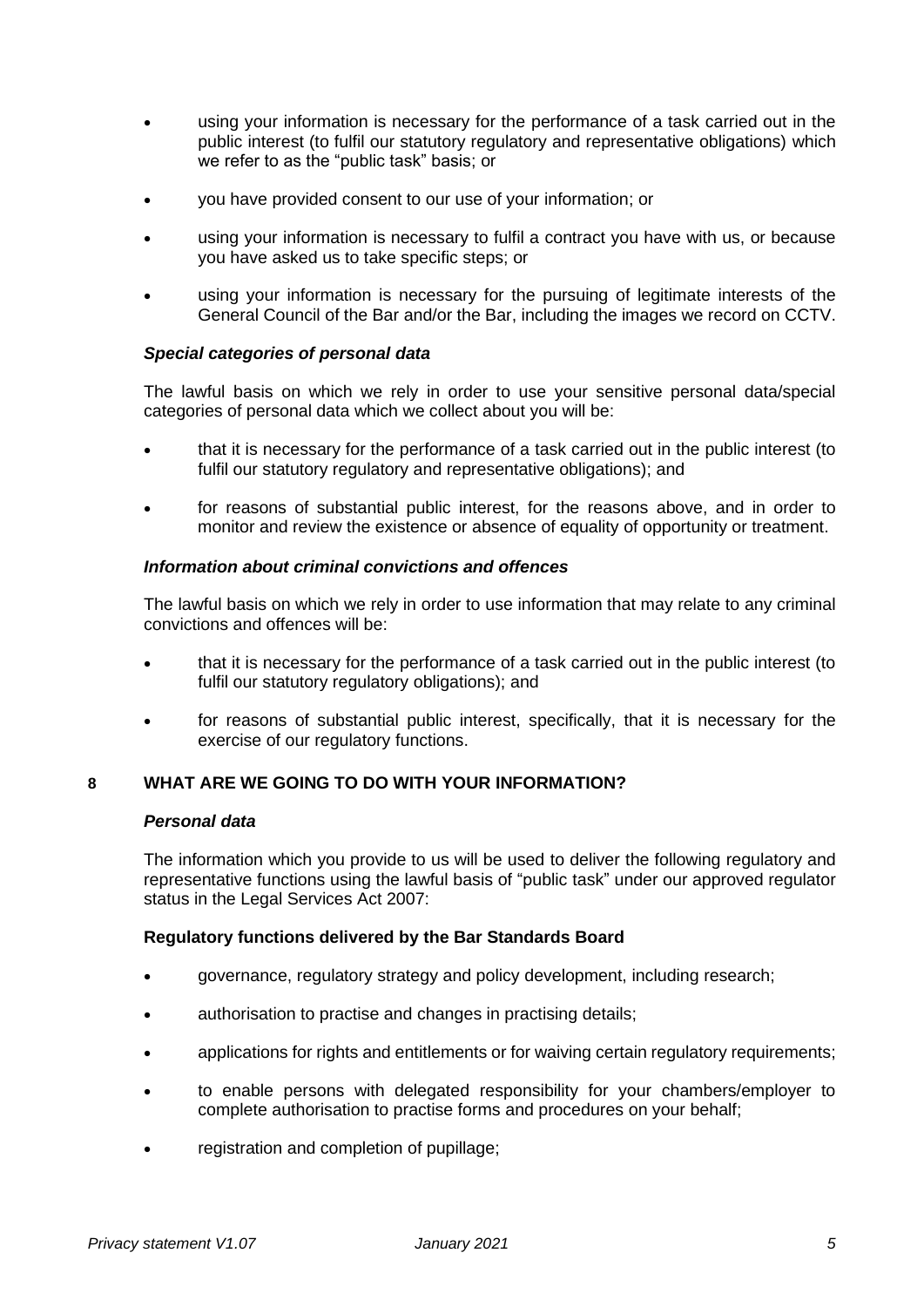- authorisation and regulation of entities (authorised bodies and licensed bodies) including, where appropriate, their owners, managers and employees;
- regulation (including regulatory assurance and supervision) of barristers (and in certain circumstances those employed by barristers) and those qualifying as barristers, authorised bodies, licensed bodies and education and training provision for prospective and current barristers;
- dealing with enquiries, reports about conduct matters, carrying out investigations and taking enforcement action;
- maintaining the Barristers' Register; and
- sending Bar Standards Board Regulatory Updates & Information.

## **Representative function delivered by the Bar Council**

- governance and strategy management and development
- influencing of policy with Government in relation to the administration of justice;
- provision of policy and practical support, guidance and initiatives to barristers on practice management issues and in relation to practises undertaken by barristers;
- provision of policy and practical support, guidance and initiatives to authorised and licensed bodies;
- provision of policy and practical support, guidance and initiatives to support prospective barristers in education and training and upon entry to the Bar;
- the promotion of relations between the approved regulator and relevant national or international bodies, governments or the legal professions of other jurisdictions
- promotion of equality, diversity and social mobility across the profession; and
- for practising barristers, we will use your information, under the lawful basis of legitimate interests, to send representation, policy, support and justice campaign information for the Bar.

**We may seek your consent** to use your information for the following reasons:

- for the administration and communication of events such as the Bar Conference, training and road shows;
- for public relations and marketing purposes directly relating to the profession;
- to keep you up to date with the range of services from our partners, including products and benefits;
- to create and update your profile on the Juriosity Platform (new Bar Directory);
- to change mailing preferences in relation to purposes other than our representational or regulatory functions;
- in the case of cookies, it will allow us to provide you with a tailored and appropriate user experience on our website;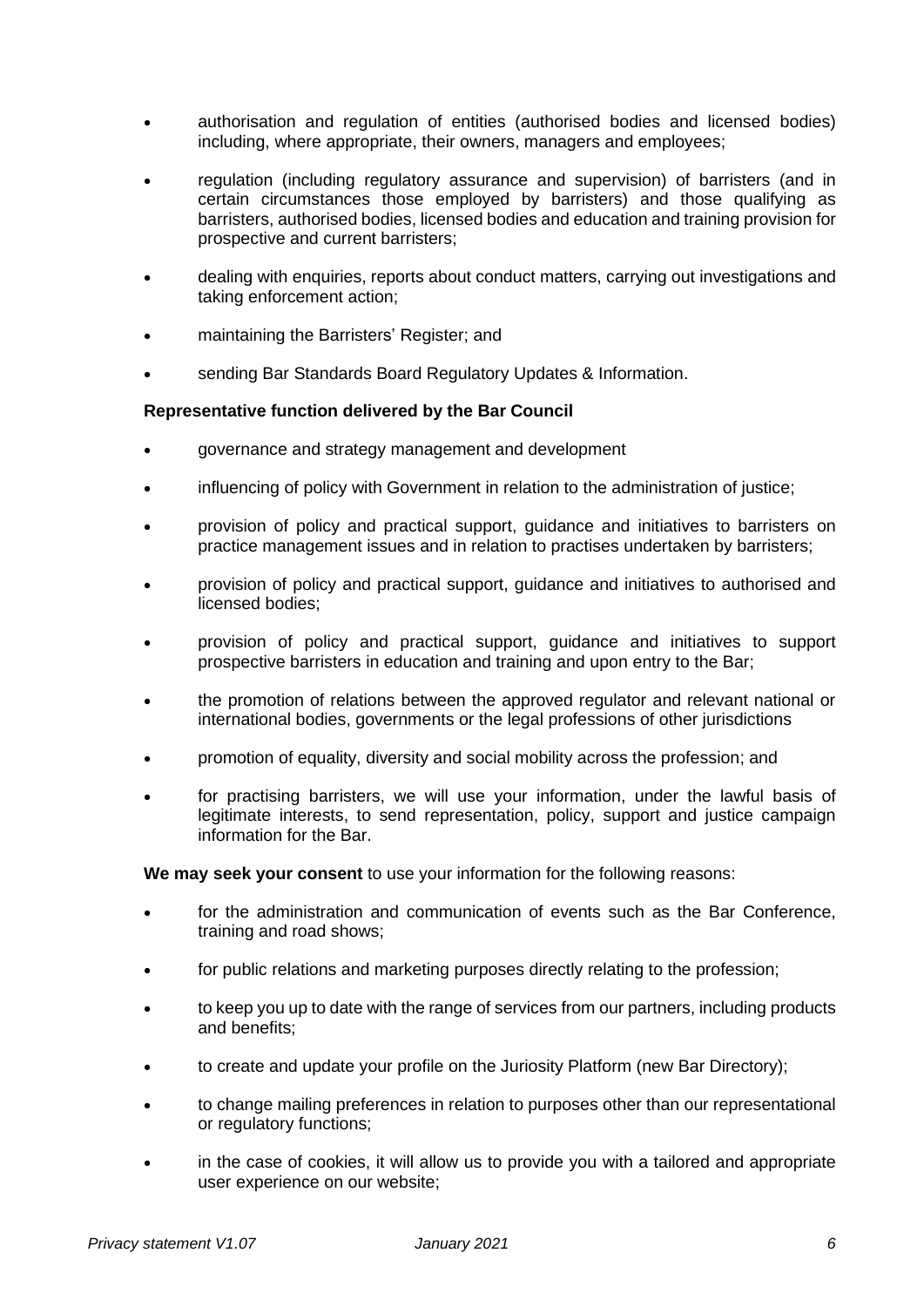- to receive representation, policy, support and justice campaigns for the current and prospective Bar (other than practising barristers)
- to receive regulatory updates and information (other than practising barristers)

If you sign up to pay the Bar Representation Fee, this will include us processing your data for the administration of membership records, such as member services, Xexec benefits and Council magazine subscriptions, although you will have the option to say you don't want to receive these benefits by emailing Member Services a[t MemberServices@BarCouncil.org.uk](mailto:MemberServices@BarCouncil.org.uk)

## *Special categories of personal data*

We are committed to ensuring that access to the Bar should be equally open to all. Therefore, the special categories of personal data which we collect from you will be used for the following purposes:

- to fulfil our statutory obligations under the Equality Act 2010 and the Legal Services Act 2007, including Equalities monitoring and research;
- to monitor the data trends of those entering the Bar to understand how people from a range of backgrounds progress in their careers. We may publish anonymised analysis of this information on our website.

If you require further information as to why the General Council of the Bar gathers diversity data from you to fulfil its statutory function as approved regulator and fulfil its public sector equality duties, please contact the Equality and Diversity team at the Bar Council or the Bar Standards Board on 020 7242 0082.

## *Information about criminal convictions and offences*

We collect information concerning criminal convictions and offences in relation to those who practise as barristers in England and Wales and members appointed to Committees, Panels and Advisory Pool of Experts. We collect this information as part of our regulatory function.

Some of this information is collected routinely through the Authorisation to Practise process, to comply with money-laundering regulations.

## **9 SHARING YOUR INFORMATION**

#### *Contractors and sub-contractors*

It may be necessary to share your information with our contractors and sub-contractors so they can provide a service to you or to enable us to deliver our statutory function or services you have agreed to. The contractors and sub-contractors shall be contractually required to ensure that they adhere to the security requirements imposed by the Data Protection Act and the UK General Data Protection Regulation.

Our contractors and sub-contractors will not share your information with any other parties (except in the case of our file storage contractor) and will only be able to use the information when completing work on behalf of us.

## *Regulators and other legal obligations*

We may also share your information with other bodies with official authority, such as the Legal Ombudsman, Legal Services Board, other regulators, the Council of the Inns of Court,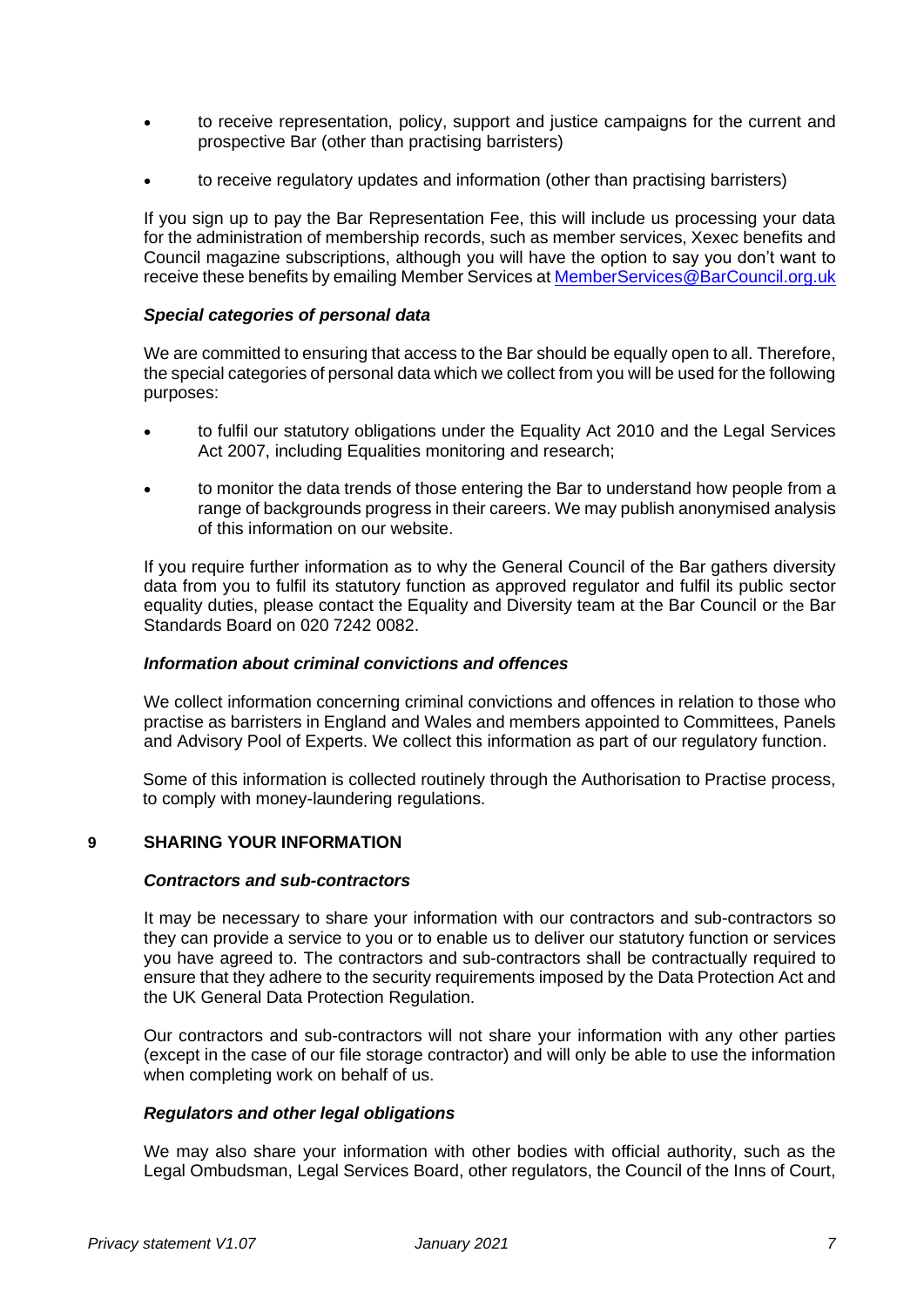Queens Counsel Appointments, Judicial Appointments Commission and the Office of the Immigration Services Commissioner, HM Revenue and Customs (HMRC) and with other organisations where we have a legal obligation to share the information with them or where there is a legitimate legal basis to do so. Where we carry out statutory 'interventions' we will do this in association with Intervention Agents (who are firms of solicitors) with whom BSB will share the data concerned.

## *Other organisations*

We may from time to time share or receive information about you from other organisations, such as:

- the police for the purpose of detection and prevention of crime;
- organisations with a function of auditing and/or administering public funds for the purpose of detection and prevention of fraud;
- the Inns of Court in order to keep their records' up to date and facilitate your relationship with them;
- HM Courts and Tribunal Service (HMCTS) for the administration of the Court ID Cards scheme;
- Bar Mutual Indemnity Fund;
- Authorised Education and Training Organisations (AETOs);
- if you elect to make a pro bono donation, we will share your contact details and details of your donation with Advocate (previously the Pro Bono Unit); or
- if you provide consent, we may share your information with a third-party organisation for marketing purposes.

We have various memoranda of understanding and/or data sharing protocols with many of these organisations, including the Inns of Court and Council of the Inns of Court, the Legal Ombudsman, the Bar Mutual Indemnity Fund, HMCTS and the AETOs. Memoranda of Understanding can be found at: .

## *The public*

If you are a qualified barrister, some of your personal data (as defined in the Bar Standards Board Handbook) is publicly accessible via the Barristers' Register webpage.

If you apply for, and are granted, a waiver from any BSB Handbook rules, we will confirm that a waiver has been granted to a member of the public who requests it.

If you are a member of a Committee, Panel, or Advisory Pool of Experts, some of your personal data is publicly accessible and/or on the BSB or Bar Council website.

## **10 TRANSFERRING YOUR INFORMATION ABROAD**

If you are a qualified barrister, your personal data (as defined in the Bar Standards Board Handbook) is accessible internationally via the Barristers' Register webpage.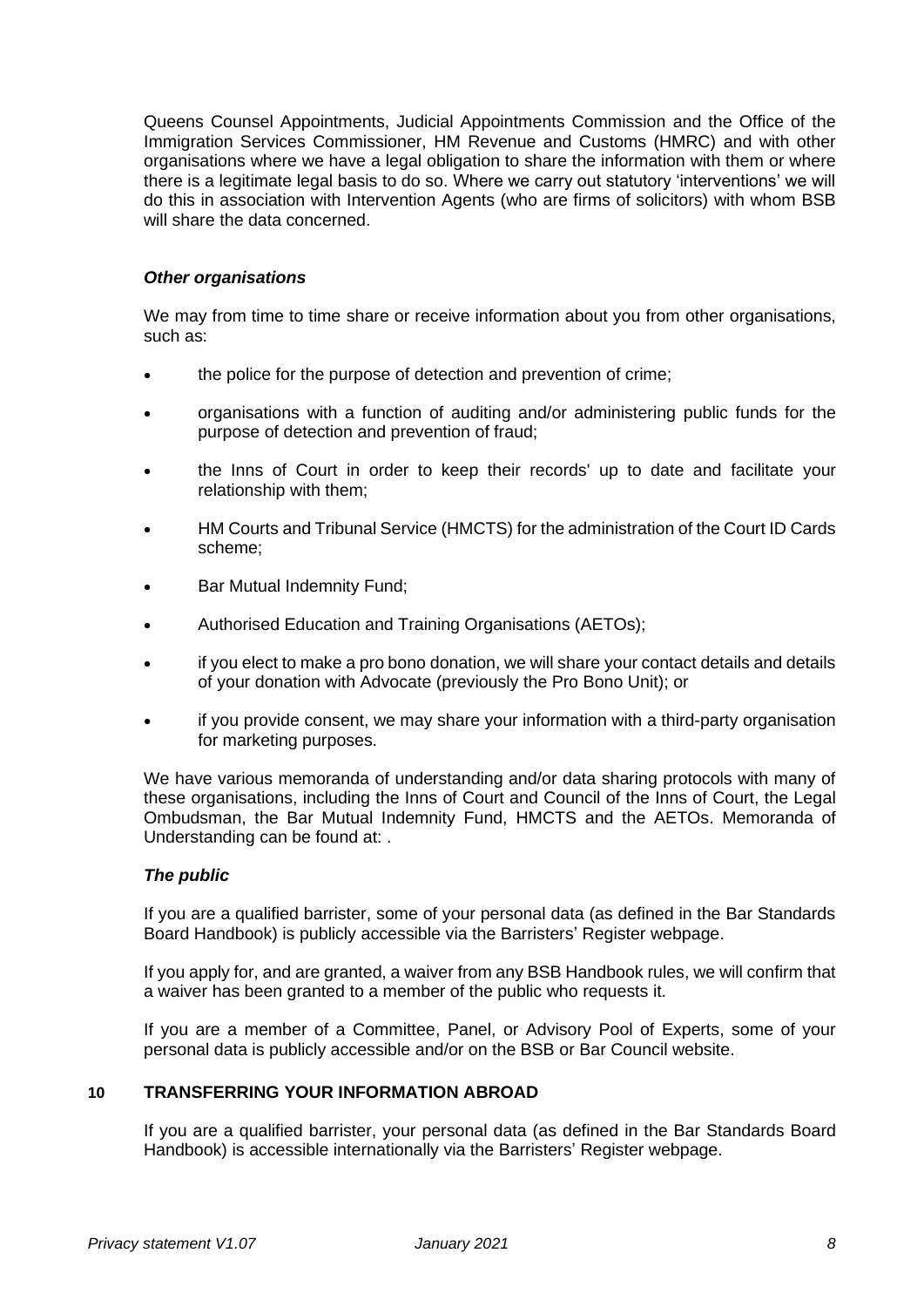If you are a member of a Committee, Panel, or Advisory Pool of Experts, your personal data is accessible internationally on the BSB or Bar Council website.

Pearson VUE store data they hold on behalf of the Bar Standards Board in the United States. This arrangement is covered by Standard Contractual Clauses.

## **11 SECURITY OF YOUR PERSONAL INFORMATION**

The information that you provide will be stored securely on our electronic systems. Our security measures and procedures reflect the seriousness with which we approach security and the value we attach to your information. These measures and procedures are audited and reviewed.

Only relevant members of staff will have access to the information you provide to us. Those members of staff will have received appropriate data protection training.

Any payment transactions will be encrypted (using SSL technology).

## **12 CAN WE USE YOUR INFORMATION FOR ANY OTHER PURPOSE?**

In limited circumstances we may use your information for a purpose other than those set out in this policy. If we intend to do so, we will provide you with information relating to that other purpose before using it for the new purpose.

# **13 STORING YOUR INFORMATION AND DELETING IT**

In accordance with the General Council of the Bar obligations under the Data Protection Legislation, the Council shall only retain personal data for as long as is necessary for the legitimate purposes for which the personal data is processed. This includes information provided to the General Council of the Bar, or a third party on our behalf, for research purposes.

When those purposes come to an end, the General Council of the Bar shall securely delete the personal data unless the retention of the personal data is required for archiving purposes which are in the public interest, scientific or historical research purposes or statistical purposes in accordance with Article 89(1) of the UK GDPR or other applicable provisions under the Data Protection legislation.

When one of the above situations arise, we will review the information which we hold concerning you and determine whether there are any legal reasons why we need to continue holding that information. Once the identified purpose comes to an end, unless there is another identifiable purpose for which it is necessary to hold on to your information, we will delete your information.

If you provide information for research purposes, at the end of the research project the information will be deleted or kept in an anonymised or pseudonymised format unless you are specifically notified otherwise

If you would like further information about our data retention and disposal schedule then please contact [Privacy@BarCouncil.org.uk](mailto:Privacy@BarCouncil.org.uk)

## **14 YOUR RIGHTS**

In relation to the information which we hold about you, you are entitled to: